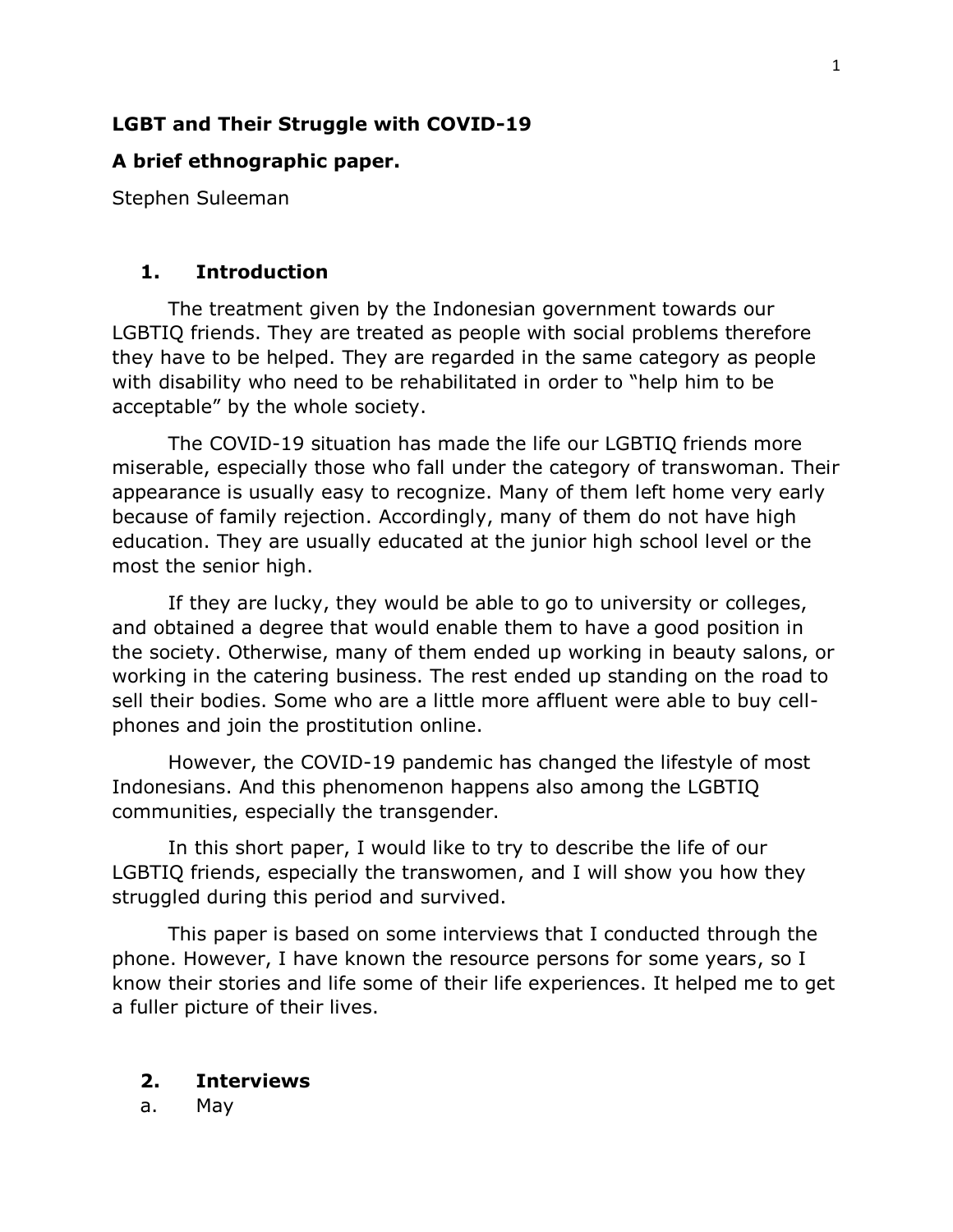May is a Catholic Papuan transwoman living in Flores. She was a brother in the Catholic church, and was on her track to become a priest. However, she had a very serious struggle with her sexuality.

After a few years of struggling she came out to her abbot. Her coming out was a big surprise for the community. Her abbot tried to persuade her to abandon her plan and urged her to return to "normal"

However, May was determined. She finally left the monastery and moved to Java. She had difficulties in surviving in Flores. In her desperation, she went into prostitution although she knew that it was against her faith. Sometimes she felt very sorry about her life, and several times she was tempted to commit suicide.

One day she met with a researcher from Java who understood the LGBT issue very well. She urged May to get into contact with some Christian religious leaders, and in the end she was convinced that she was fine and should try to accept her condition.

Last year she ran for an election and was elected to become one of the house of representative on her village level. Now, she became a prominent leader of a transwoman community in her area.

When I interviewed her, she said, this time of the year has been a very difficult time. The very dry season has made the crops failed. This has created a very difficult life that has been made even more difficult by the COVID-19 virus.

Most transwomen have to face a very difficult life because most of the population have stopped organizing parties: wedding, birthday, etc. The trans community who depend their life on catering to parties and decorating the people who would go to those parties now do not receive any income anymore.

So what could they do? May and her friends try to organize some help by collecting money from their own savings for those who are less fortunate. Of course, without other help from outside, this help would be difficult to maintain. Other than that, they also try to help the younger transgender to survive. They do not only help them financially but also by giving them counselling, especially on cases when one is trying to commit suicide because of pressures from families and the bad economy situation at present.

b. Reza: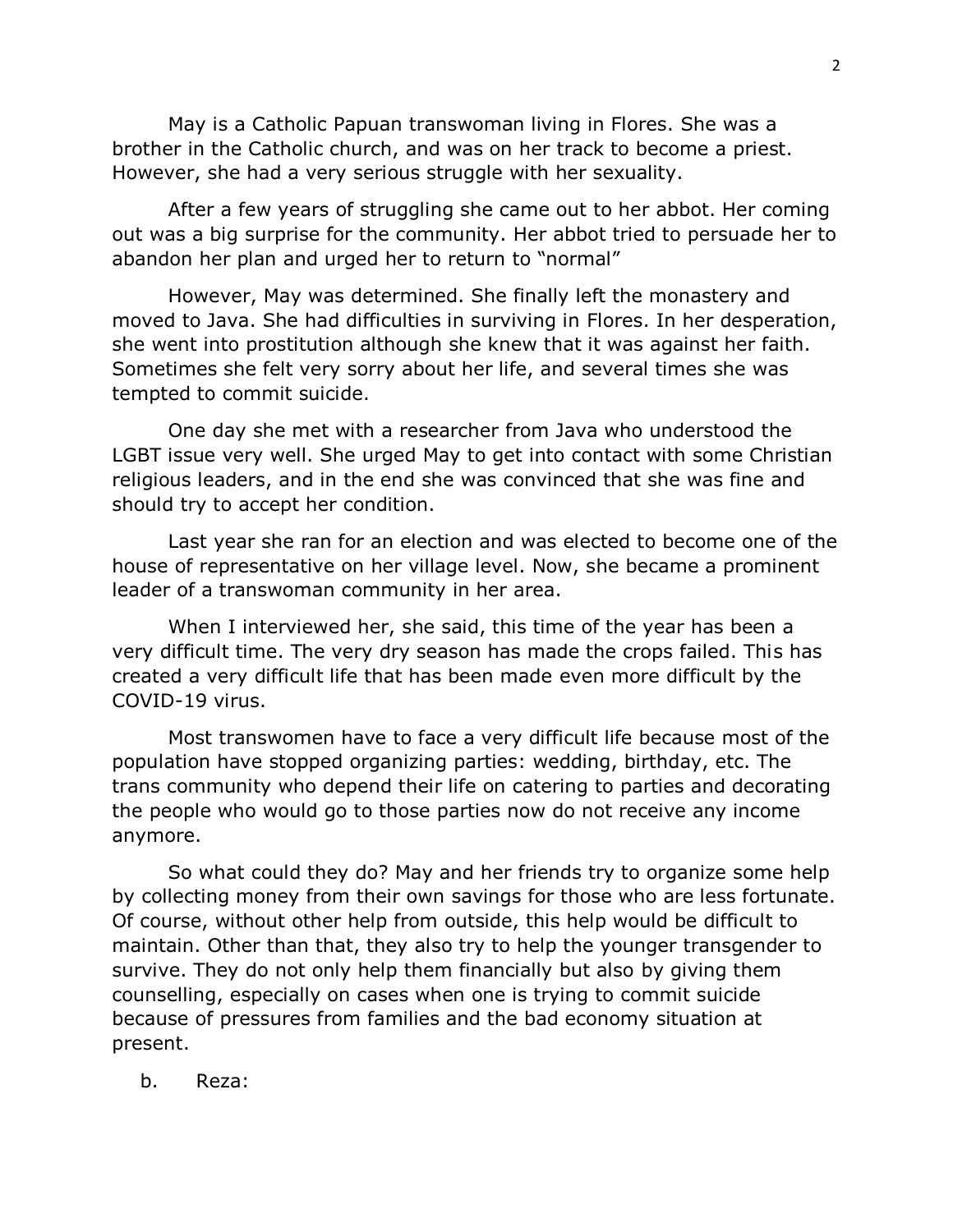Reza is a Sundanese Christian transman from Bekasi. He shared his story about his effort to help his friends who have lost their jobs. As a transman, Reza finds that his situation is not as bad as many transwomen. His middle name, Reza, sounds manly enough that he can escapes scrutiny from other people regarding his sexuality.

Reza told me the story of his Identity Card. He was able to change his sexual status from male to female in his ID card when his mother's status was mistyped.

His mother asked Reza to go to the hamlet's office to change it. She was identified as the head of the family, which is usually a male. At the same time, Reza also said to the officer there that his sexual category was also mistyped, and should be corrected into "male". The officer believed his story and did the "correction". However, he also said that he still has a problem with his birth certificate that said he was born as a girl. It would be difficult when it comes the time for Reza to apply for a passport.

Being a transman, Reza doesn't have much problem with his life. He still can maintain it without people suspecting his status.

Reza said that the trans people are usually involved in video production, being photographers for various events such as wedding, birthday etc. The transwomen are usually involved in doing make up and catering for parties. But with the COVID-19 threats, most of those activities have stopped.

Because of it, Reza tries to collect money together with his trans friends to be donated to their other trans friends who are less fortunate. He has done it once, and was able to collect around Rp 7 million and it was distributed to about 10 trans friends. In Bandung, he said, there are a few other communities who do the same thing, collecting money for their friends.

#### c. Sisca:

Sisca is an Acehnese Muslim lesbian and she is quite fortunate because her status is not known to most of her friends in her office today. Sisca used to be an activist among her laborer friends. She often got involved in demonstrations against the government. Sisca has left her Muslim faith because she felt uncomfortable of the rejection that she experienced. She once even dated a Christian, but it didn't work out.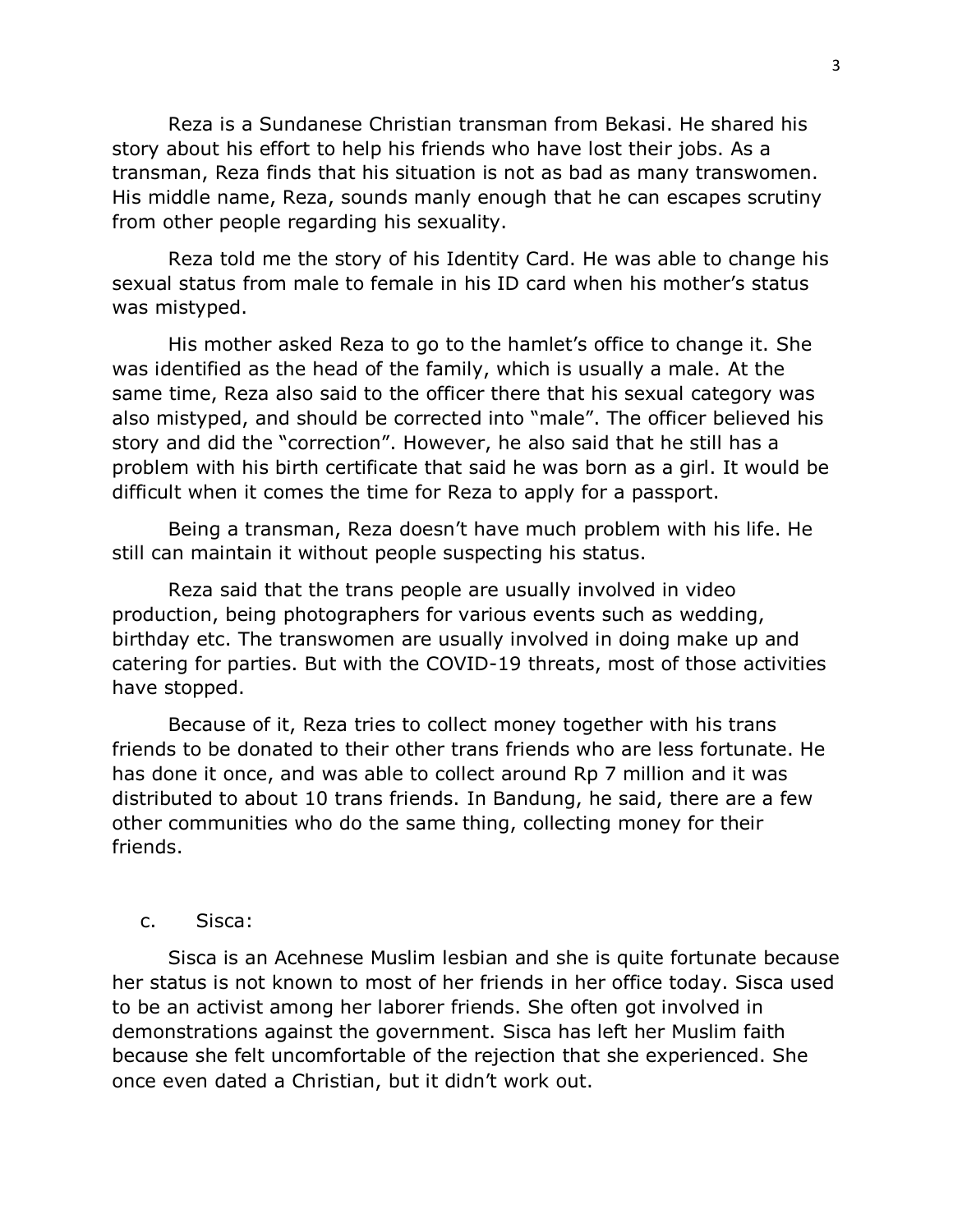However, last October she got an opportunity to work in a government office. "At first I felt ashamed because this is exactly the office that I used to be demonstrating against," she said. But, what can she do? She needs a more permanent job as she is getting older. Sisca is in her 30's right now and feels that she needs to settle down.

Sisca used to work in an organization that advocated for women. Now, working for the government she can get a much better salary. But it is a difficult choice that goes against her consciousness. "But there are people who work for this same office, who would often go out and join the demonstrations anyway," Sisca told me. It is really difficult to choose between your idealism and the pressing economic need in your life.

### d. Christina:

Christina is a Chinese Indonesian from Jakarta. She comes from a mixed religion family. Her parents are Buddhist, her two sisters are Muslim because of marriage, her brother is a Protestant, but she herself is a Catholic. She was baptized when she was 19.

Christina, who is about 37 years old, is a graduate from a vocational high school, but she was able to get a job as a Kindergarten teacher. She had been working for about 15 years as the only "male" teacher in a Catholic kindergarten which is located about 4 km. from her home.,

She was discharged from her job as a teacher because many parents were feeling uncomfortable with the fact that a male person is teaching in a kindergarten.

Christina also has an experience of being a Sunday School teacher in her church. However, about two years ago she left the position, after having served for a 2 periods of 4 year term of service. She felt hurt when one Sunday she came to teach and parents started to shout at her, "Oh, si Bencong datang…" (Oh, the Sissy man is coming"). It hurt her very much.

Since that time she left her church and she goes just anywhere "because I can worship God anywhere," Christina told me. Sometimes she attends the Gereja Komunitas Anugerah in central Jakarta, a church that declared itself open to LGBT.

Christina now helps her mother with her business, selling household needs, such as eggs, rice, flour, cooking oil, etc. She gets some money from her mother for doing it. Christina would go to the homes of her mother's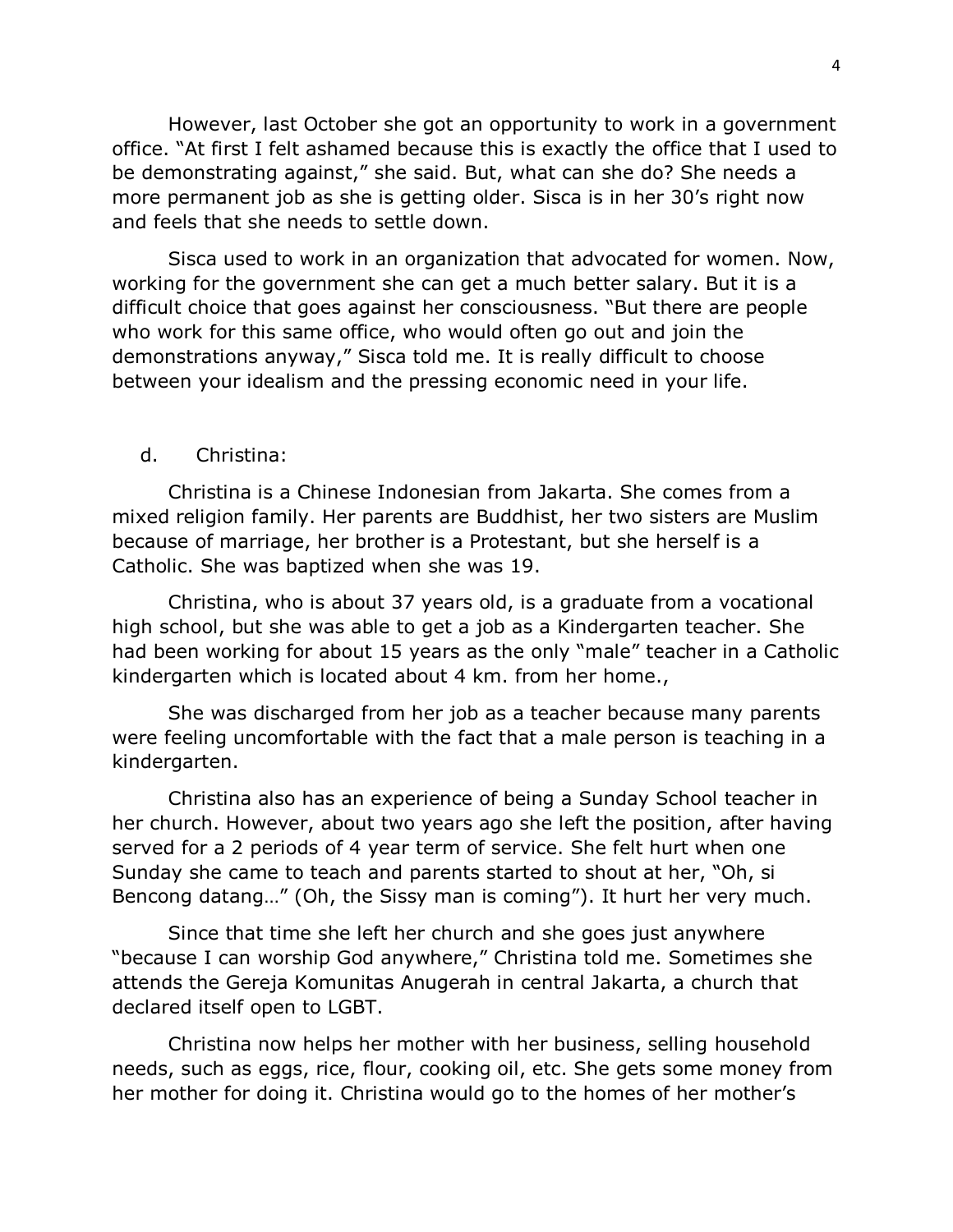friends in the area, and could make quiet a modest income. "But I can give less to my mother than before," Christina said. "Before I could give about Rp 1.500.000 per month. Now I can only give her Rp. 500.000 per month."

About 17 years ago Christina worked as a prostitute in the famous area of Taman Lawang in Central Jakarta. She did it for about 15 years. But then she felt that it was against her faith as a Catholic person. She also felt that she had been doing wrong because at the same time she was also serving as a Sunday School teacher. "I felt bad because while on Sundays I taught my children not to do bad things, not to commit sin, here I was doing things that went against the teaching of my faith." So Christina quit it and has never practice it anymore.

Christina is generous. She often shares whatever that she has. For example, she would give her lipstick that she has used some of it to her less fortunate trans friend. She confessed that she doesn't use much make up except when she is asked to serve as an MC, etc.

At home she never wears make up because "I don't want to hurt the feelings of my parents."

### e. Orchid:

Orchid is a transwoman in her 30's. She hails from Eastern Sumatra and she ran away from her families. Only about 5 years ago she returned to her family and her parents now understood her situation and accepted her.

About three years ago she made a film of her reunion with her mother. It shows her mother acceptance of her, and also her exposure to her friends who worked at Taman Lawang as prostitute. Orchid told her mother there that she used to be like them, too.

During this COVID-19 season, many of her friends go to online prostitution. "I don't know whether they would wear a mask or not during the time they did their job. Ah, of course no…" she said laughing.

Most of her friends did work during day time as caterers and hair dresser, but the COVID-19 threat has made them stop doing those jobs.

She herself is doing some part time job such as holding a cooking demo for her friends. In the end the participants would receive some cooking utensils. This program is sponsored by PKBI, an organization in Jakarta.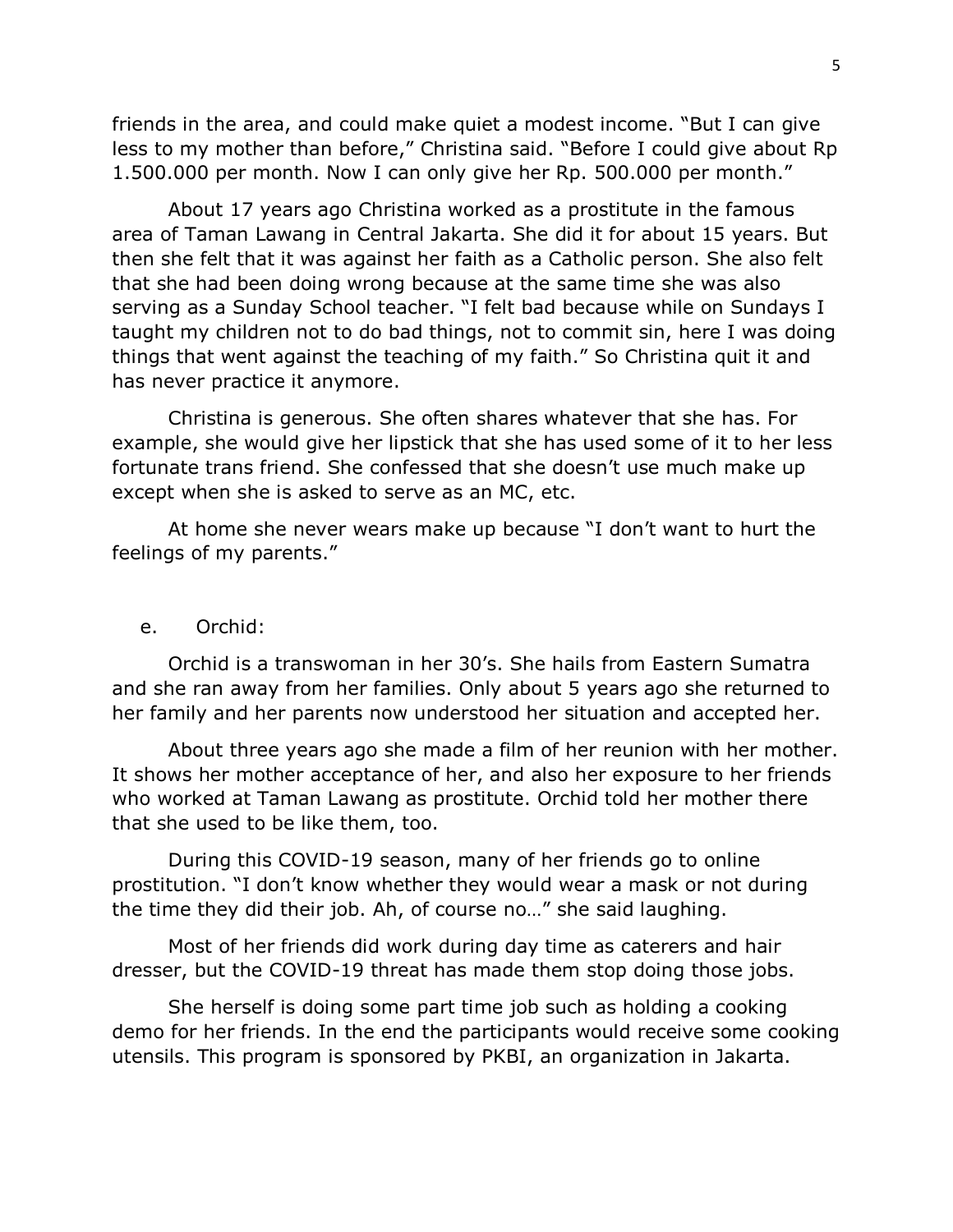Recently Orchid created another film featuring her mother fighting against LGBTIQ ignorance. At the moment she is working for another film. "It cost about 80 million," Orchid said. It's expensive to create a movie because she has to rent the equipment and pay the fee for the editing. "The money comes from my own saving, some contributions from my friends, and also from PKBI."

At the moment, Orchid is thinking what to do next because her contract with PKBI is expiring soon.

### **3. Analysis:**

In this analysis I would like to say that most LGBT persons that I interviewed have had difficult life, due the COVID-19 pandemic. Many of them have to struggle in order just to exist.

Some of them can survive better because of their status as a transman and a lesbian. However, those who are transgender have had a more difficult life.

Some of them who have a more stable jobs were luckier. This is also supported by the fact that they are not transwomen. Transmen, for example, could go unnoticed of their gender identity. Some, like Reza, were lucky, because they could even change their identity in their ID.

One thing is interesting is the life of these people in this time of pandemic. They showed a very strong solidarity in their communities. They collected money from their savings and then distributed it to their friends who are less fortunate.

Many of them felt rejected by their faith communities. As a result some of them have left their faiths, e.g. Sisca and Orchid. When I started sending my students to the LGBT communities I could find that most of them had abandoned their faiths. Many of them had become agnostic or atheist. However, since we started our activity on this issue, some of them have returned to their former faith. Some said that they began to read the Bible again. Another said they had started to practice the sholat (daily prayers) and practice their fasting.

Sisca and Orchid are lucky because they have good paying jobs. However, their future is still unknown because once people find out about their sexual orientation, they might be in trouble. Orchid is lucky because the place where she is working now is open to LGBT. But very soon, she